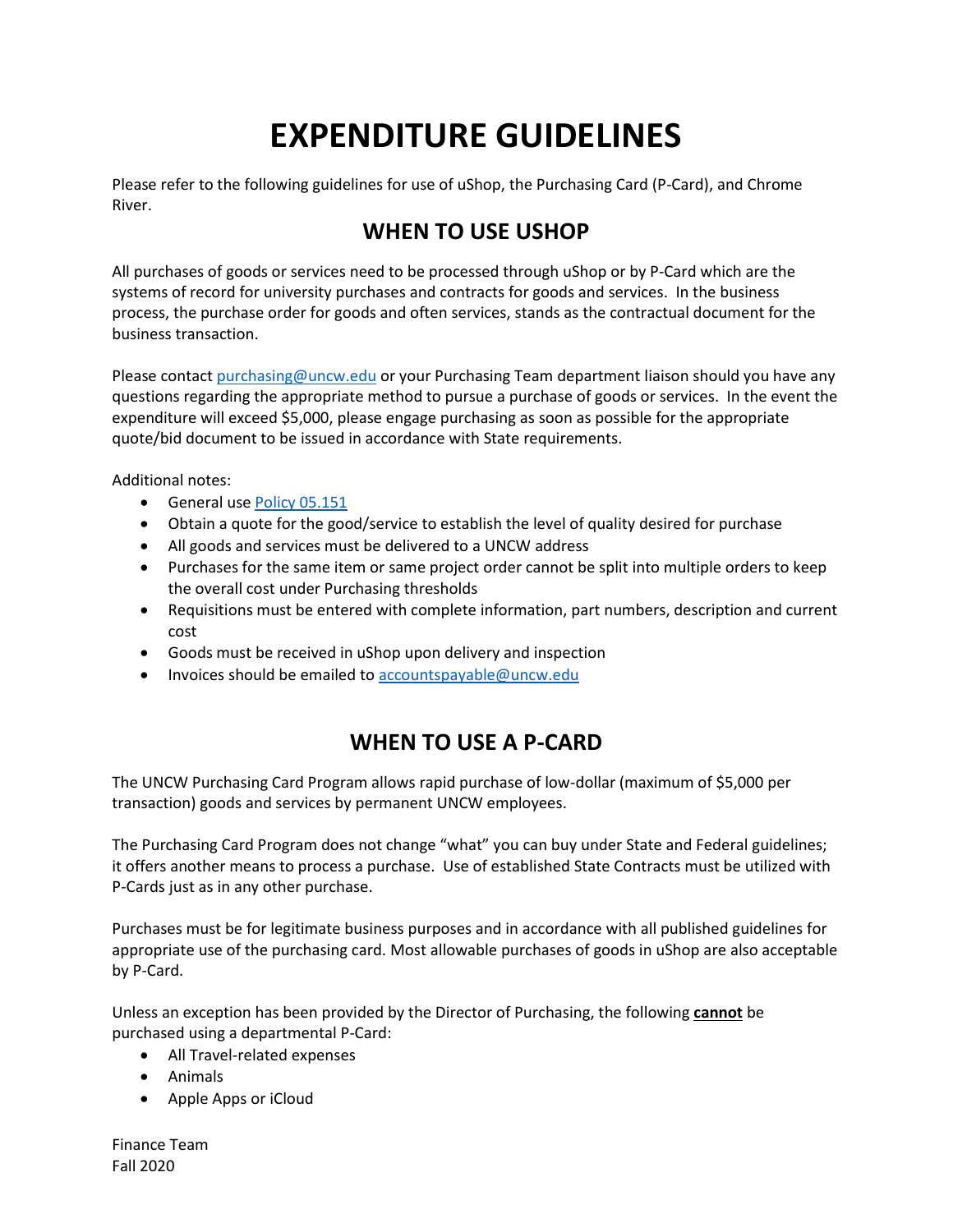- Cell Phones
- Computers, Laptops, Tablets, Software
- Dine-in Restaurants
- Drones
- Entertainment/Events
- Fixed Assets
- Furniture, Carpet, Blinds
- Gifts, Gift Cards, Gift Certificates
- Hazardous Materials
- Independent Contractors
- On-Campus Postal Services
- On-Campus Food over \$100
- Sales Tax
- Shipping to off-campus locations
- TAC Repairs

If you are trying to make a purchase and the information above does not explicitly address your situation, please contact [purchasing@uncw.edu](mailto:purchasing@uncw.edu) or [pcard@uncw.edu](mailto:pcard@uncw.edu) as applicable or your department Purchasing Team liaison for assistance on the best purchasing method.

## **WHEN TO USE CHROME RIVER**

### **DIRECT PAY MODULE**

The Direct Pay module in Chrome River is used to reimburse employees, students and non-employees for approved purchases and for payments not related to a PO in uShop.

Types of Direct Pay transactions include but are not limited to:

- ARAMARK for catered events
- Barnes & Noble
- Dual Employment (when UNCW has "borrowed" an employee from another state agency)
- Employee, student and non-employee reimbursement for approved purchases
- Event Sponsorships
- Memberships
- Stipends for non-employees (example New Hanover County teacher training)
- Refunds
- Utilities

Additional notes:

- Until further notice, employee reimbursements must have Divisional Budget Officer approval and be included as support documentation in Chrome River.
- All on-campus catering events must be purchased through ARAMARK. Any catering or food purchases brought on campus which exceed \$100 must have prior written approval of ARAMARK and included as support documentation in Chrome River.
- Off-campus purchases of food must comply with all UNCW policies including but not limited to Business Entertainment policy 05.107, Travel policies 05.176 – 05.190, and Alcohol Policy 05.303.

Finance Team Fall 2020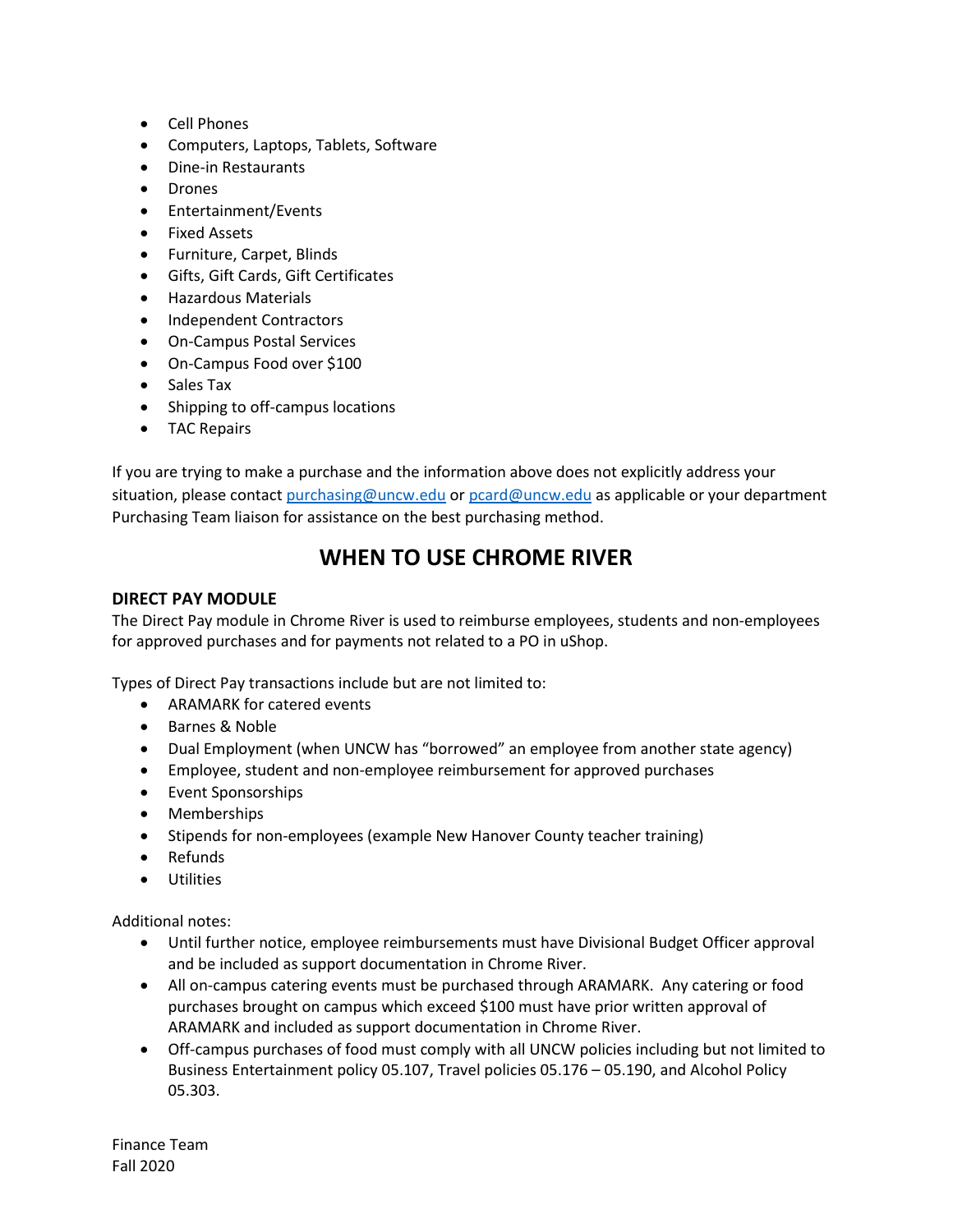## **TRAVEL MODULE**

All travel by employees, students, non-employees, and student groups must be entered in the Chrome River Travel module (Se[e Travel webpage\)](https://uncw.edu/travel/)

Visa Travel cards are available to permanent UNCW employees to help alleviate an employee from incurring out of pocket expenses.

Until further notice, all pre-approvals submitted in Chrome River must include th[e Temporary](https://uncw.edu/travel/temporary-travel-approvals-form-7.1.2020.pdf) Travel Request [Approval Form](https://uncw.edu/travel/temporary-travel-approvals-form-7.1.2020.pdf) signed by all required parties.

If you have questions about using Chrome River Direct Pay or Chrome River Travel, contact Sandy Gladden a[t gladdens@ucnw.edu](mailto:gladdens@ucnw.edu) or 910-962-4217.

## **EXTERNAL PAYMENT METHODS**

For transactions in both uShop and Chrome River, payments are processed as either paper checks or ACH direct deposits with two exceptions for state agencies and foreign individuals and entities listed below.

#### **INTER-AGENCY TRANSFERS:**

The state of NC prefers payments between state agencies be processed as inter-agency transfers. This is a more efficient and timelier method of payment than a paper check. State agencies using this method of payment will include their 4 digit CMCS code on the invoice. Departments should complete the interagency transfer form found on General Accounting's website [https://uncw.edu/genaccoun/documents/interagencytransferrequest.pdf.](https://uncw.edu/genaccoun/documents/interagencytransferrequest.pdf)

For uShop transactions, send a comment to the AP Inbox [accountspayable@uncw.edu](mailto:accountspayable@uncw.edu) and attach the invoice and completed inter-agency transfer form. If you have questions about AP and/or invoices, contact Cathy Daniels a[t danielsca@uncw.edu](mailto:danielsca@uncw.edu) or 910-962-3645.

For Chrome River transactions, choose "Manual" for the Check Handling and attach the invoice and completed inter-agency transfer form in Chrome River. If you have questions about using Chrome River Direct Pay or Chrome River Travel, contact Sandy Gladden a[t gladdens@uncw.edu](mailto:gladdens@uncw.edu) or 910-962-4217.

If you have questions about inter-agency transfers, contact Kim Blankenburg at [blankenburgk@uncw.edu](mailto:blankenburgk@uncw.edu) or 910-962-7423.

#### **WIRE TRANSFERS:**

Wire transfers are the required payment method for foreign individuals or entities for the following reasons:

- Foreign payments must be reviewed and approved by the NC Office of State Controller prior to processing to ensure IRS compliance for proper tax withholding.
- The state does not allow direct deposits to a foreign bank. A wire is transmitted directly to the foreign bank.